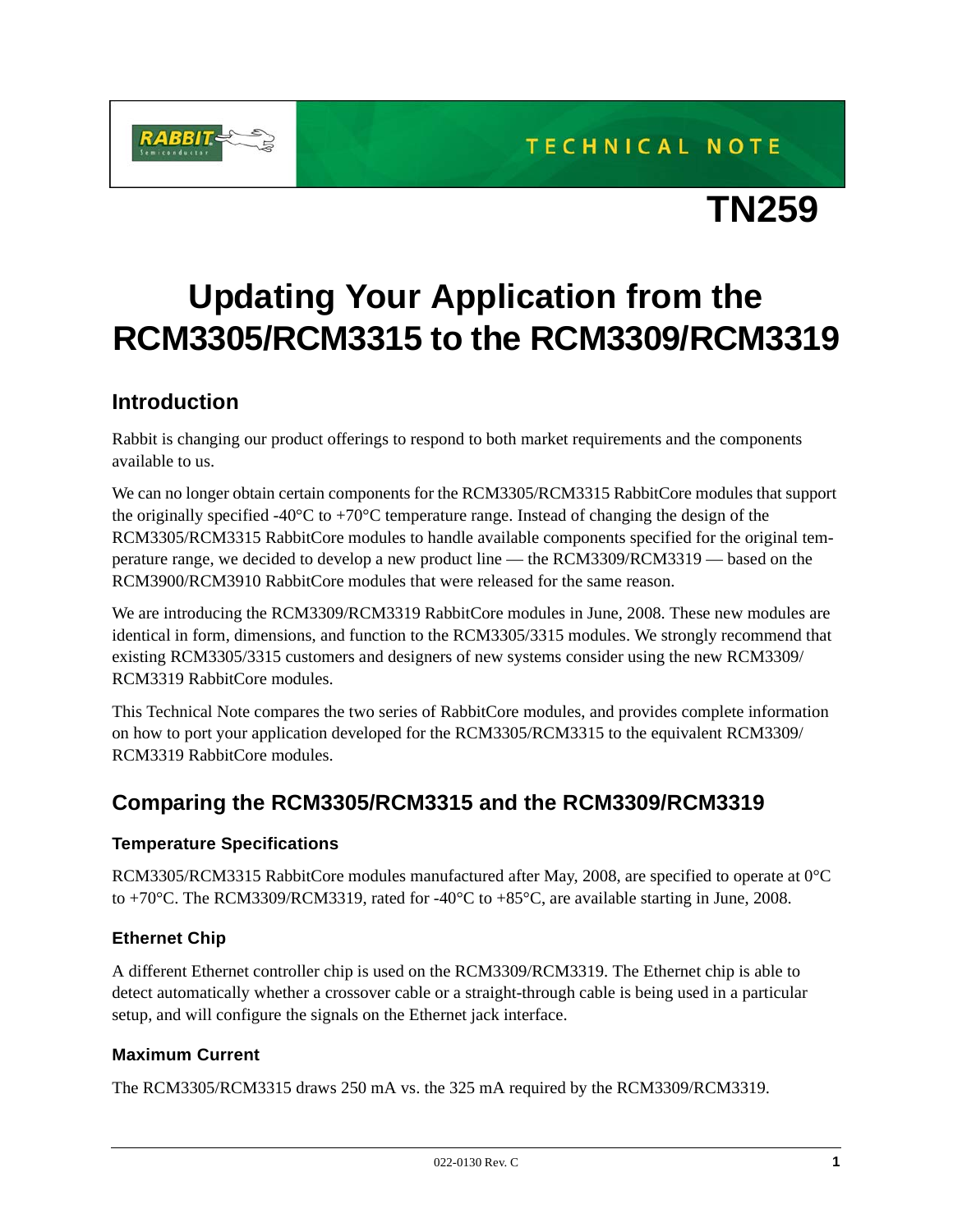#### **LEDs**

The **SPEED** and user (**USR**/**BSY**) LED locations have been swapped between the RCM3305/RCM3315 and the RCM3309/RCM3319, the **LNK**/**ACT** LEDs have been combined to one LED on the RCM3309/ RCM3319, and the RCM3309/RCM3319 has an **FDX**/**COL** LED instead of the **SF** LED on the RCM3305/RCM3315. The **SF** LED on the RCM3305/RCM3315 blinks when data are being written to or read from the serial flash. The **FDX**/**COL** LED on the RCM3309/RCM3319 indicates whether the Ethernet connection is in full-duplex mode (steady on) or that a half-duplex connection is experiencing collisions (blinks).

**NOTE:** The change in LED indicators means that there is no indication on the RCM3309/ RCM3319 when data are being written to or read from the serial flash.

[Figure 1](#page-1-0) compares the RCM3305/RCM3315 and the RCM3309/RCM3319 component layouts. The LED placements on the boards remain unchanged.



<span id="page-1-0"></span>*Figure 1. RCM3305/RCM3315 and RCM3309/RCM3319 LED Layouts*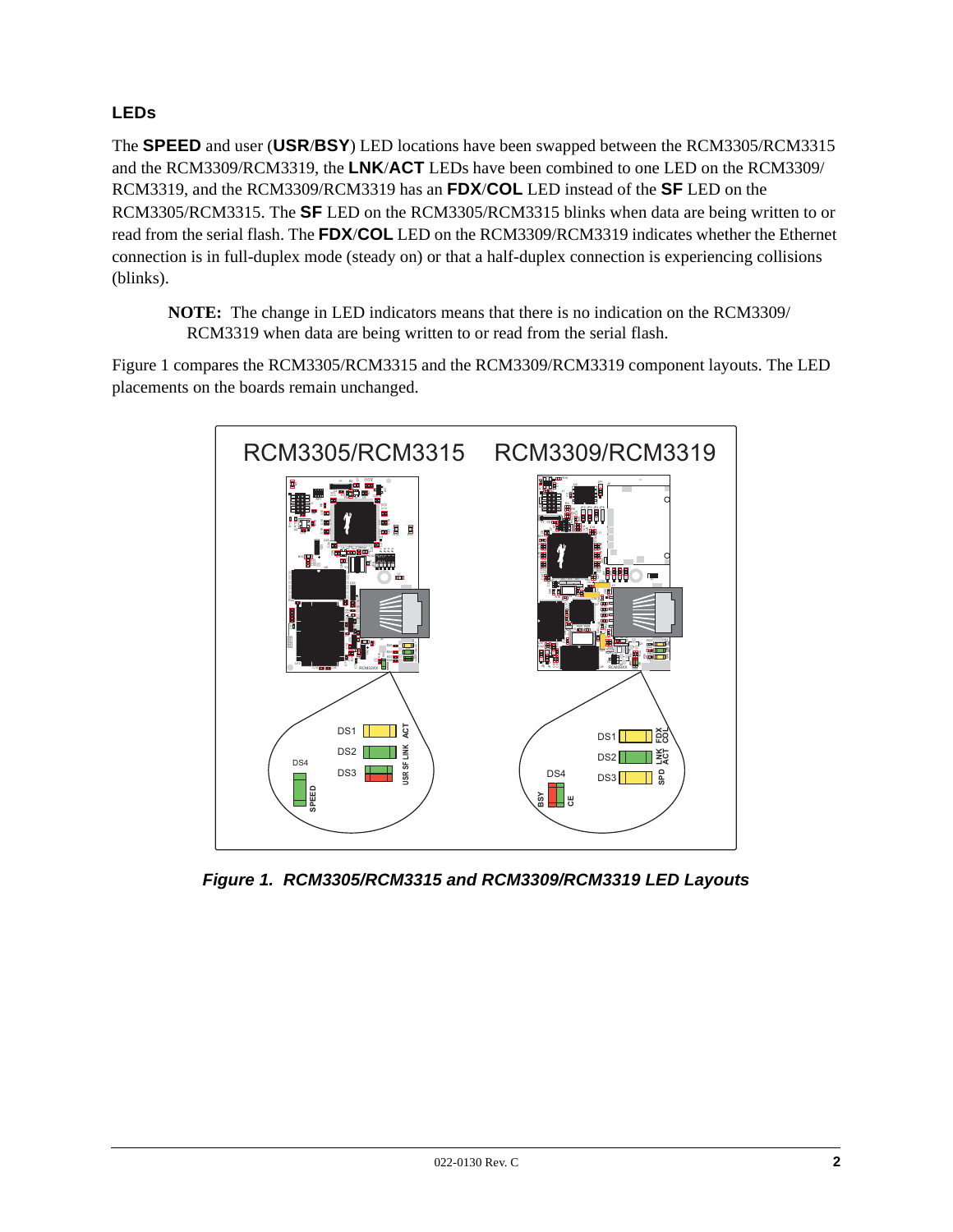#### **Dynamic C**

As long as no low-level FAT file system calls were used in your application developed for the RCM3305/ RCM3315, you may run that application on the RCM3309/RCM3319 after you recompile it using Dynamic C v. 9.60.

Dynamic C v. 9.60 now has many of the previously optional modules included in the standard release. [Table 1](#page-2-0) compares the Dynamic C features available for the two series of RabbitCore modules.

<span id="page-2-0"></span>

| <b>Dynamic C</b>                                           | RCM3305/RCM3315                                             | RCM3309/RCM3319                                                  |  |
|------------------------------------------------------------|-------------------------------------------------------------|------------------------------------------------------------------|--|
| <b>Standard Release</b>                                    | v.9.25                                                      | v.9.60                                                           |  |
| <b>Optional Modules</b><br>(purchased separately)          | FAT File System                                             | Included in Standard Release                                     |  |
|                                                            | RabbitWeb                                                   |                                                                  |  |
|                                                            | Point-to-Point Protocol (PPP)                               |                                                                  |  |
|                                                            | Simple Network Management Pro-<br>tocol (SNMP)              |                                                                  |  |
|                                                            | $\mu$ C/OS-II Real-Time Kernel                              |                                                                  |  |
|                                                            | Library Encryption Executable                               |                                                                  |  |
|                                                            | Modbus TCP                                                  |                                                                  |  |
| <b>Optional Security Modules</b><br>(purchased separately) | <b>Advanced Encryption Standard</b><br>(AES)                | Rabbit Embedded Security Pack                                    |  |
|                                                            | Secure Sockets Layer (SSL)                                  |                                                                  |  |
| <b>Other Optional Modules</b><br>(available separately)    | Rabbit Field Utility source code                            | Rabbit Field Utility source code<br>$\bullet$                    |  |
|                                                            | One-Year Telephone Technical<br><b>Support Subscription</b> | One-Year Telephone Technical<br>٠<br><b>Support Subscription</b> |  |

*Table 1. Comparison of Dynamic C Resources*